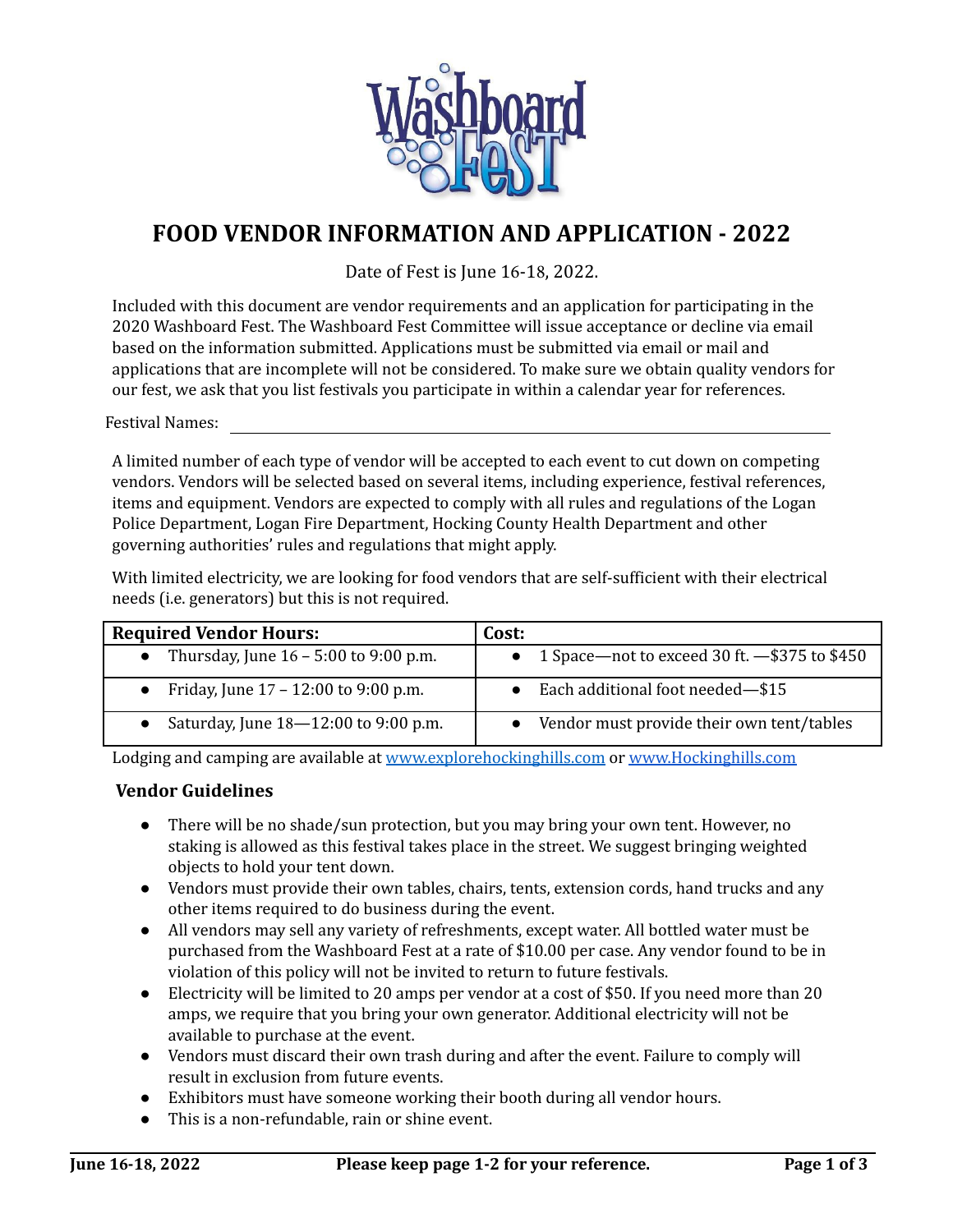

# **FOOD VENDOR INFORMATION AND APPLICATION – 2022**

#### **Setup**

- $\bullet$  8:00 a.m. to 4:00 p.m. on Thursday, June 16.
- All trailers and booths must be ready for business (set up and inspected) on June  $16<sup>th</sup>$  by 4:00 p.m.

#### **Tear-Down**

- Vendors may start to pack up after 9:00 p.m. closing on Saturday night.
- NO vehicles will be permitted on the streets near the main stage until the music stage closes at 11:00 p.m. This will be strictly enforced.
- All booths and trailers are to be removed by Sunday, June 19 2022 at 8:00 a.m., unless other arrangements have been made with the Fest Committee.

#### **Vendor Parking**

Vehicles and supply trailers must be removed from your space during fest hours. If you have a large truck and/or cargo trailer combination, please contact us prior to the festival to arrange a specific time for setup.

#### **\*\*This contract is not transferable. If you would like to participate in the 2022 Washboard Fest, you will be required to resubmit a new application.**

Hocking County Tax rate for 2022 is 7.25%. (Tax not required in payment for space at the Fest.)

#### **Payment and Mailing Information**

Please mail your completed application with a check made payable to:

### **Washboard Fest Attention: Food PO Box 1060 Logan, OH 43138**

For more information, please email [washboardfestival@gmail.com](mailto:washboardfestival@gmail.com) or call 740-277-1806 and leave a message.

Additional applications may be downloaded from our website at [washboardfest.org.](http://washboardfest.org)